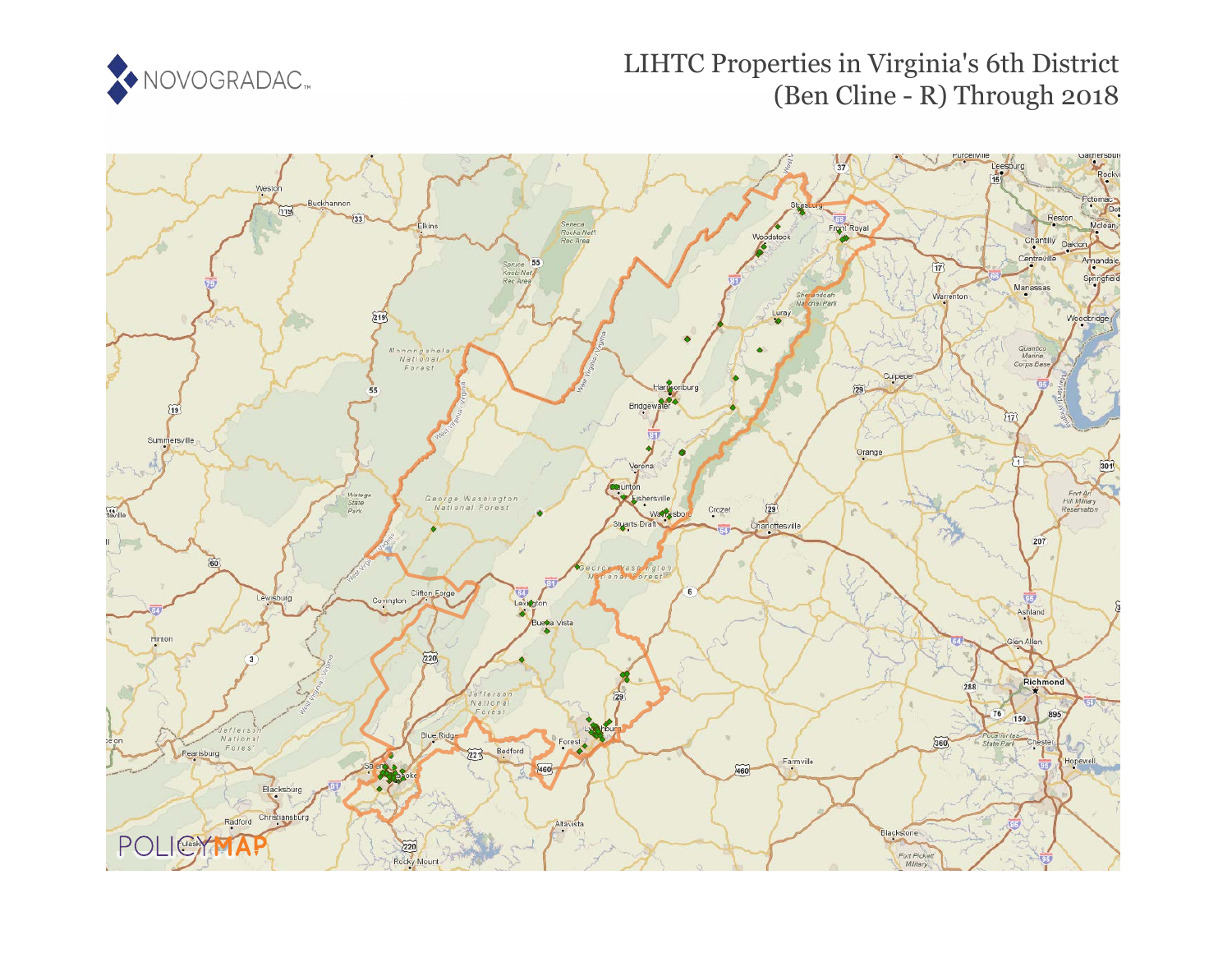| <b>Project Name</b>           | <b>Address</b>                | City                | <b>State</b>           | <b>Zip Code</b> | Nonprofit<br><b>Sponsor</b> | <b>Allocation</b><br>Year | Annual<br><b>Allocated</b><br><b>Amount</b> | <b>Year Placed</b><br>in Service | <b>Construction Type</b>  | <b>Total</b><br><b>Units</b> | Low<br>Income<br><b>Units</b> | <b>Rent</b> or<br><b>Income</b><br><b>Ceiling</b> | <b>Credit</b><br>Percentage | Tax-<br><b>Exempt</b><br><b>Bond</b> | <b>HUD Multi-Family</b><br><b>Financing/Rental</b><br><b>Assistance</b> |
|-------------------------------|-------------------------------|---------------------|------------------------|-----------------|-----------------------------|---------------------------|---------------------------------------------|----------------------------------|---------------------------|------------------------------|-------------------------------|---------------------------------------------------|-----------------------------|--------------------------------------|-------------------------------------------------------------------------|
| <b>CHARLES STREET STATION</b> | 135 S CHARLES ST              | <b>STRASBURG</b>    | VA                     | 22657           | No                          | 2002                      | \$83,143                                    | 2004                             | Acquisition and Rehab 60  |                              | 60                            | 60% AMGI                                          | 30 % present<br>value       | Yes                                  | No                                                                      |
| CRYSTAL CHASE                 | 100 ROCKY VIEW DR             | <b>STRASBURG</b>    | VA                     | 22657           | No                          | 2001                      | \$191,815                                   | 2004                             | <b>New Construction</b>   | 32                           | $32\,$                        | 50% AMGI                                          | 70 % present<br>value       | $_{\rm No}$                          | No                                                                      |
| <b>COLLEGE HILL HOMES</b>     | 517 MADISON ST                | <b>LYNCHBURG</b>    | $\mathbf{V}\mathbf{A}$ | 24504           | Yes                         | 2001                      | \$257,568                                   | 2004                             | Acquisition and Rehab 28  |                              | ${\bf 28}$                    | <b>50% AMGI</b>                                   | 70 % present<br>value       | $\rm No$                             | $\mathbf{N}\mathbf{o}$                                                  |
| PETER'S CREEK I               | 7266 S BARRENS RD             | <b>ROANOKE</b>      | VA                     | 24019           | Yes                         | 1993                      | \$514,250                                   | 2004                             | New Construction          | 120                          | 120                           | 50% AMGI                                          | 70 % present<br>value       | $_{\rm No}$                          | $\mathbf{No}$                                                           |
| CENTRAL CITY HOMES            | <b>451 RIVERMONT AVE</b>      | LYNCHBURG           | VA                     | 24504           | Yes                         | 2005                      | \$297,584                                   | 2005                             | Acquisition and Rehab 37  |                              | 13                            | 50% AMGI                                          | 70 % present<br>value       | $\rm No$                             | $\mathbf{N}\mathbf{o}$                                                  |
| JEFFERSON HOUSE SENIOR        | 1818 LANGHORNE SQ             | LYNCHBURG           | VA                     | 24501           | No                          | 2005                      | \$126,671                                   | 2005                             | Acquisition and Rehab 101 |                              | 98                            | 60% AMGI                                          | 30 % present<br>value       | Yes                                  | Yes                                                                     |
| RIDGE III                     | 194 E RESERVOIR RD            | <b>WOODSTOCK</b>    | VA                     | 22664           | $\mathbf{N}\mathbf{o}$      | 2003                      | \$139,775                                   | 2005                             | New Construction          | 24                           | 24                            | 60% AMGI                                          | 70 % present<br>value       | $_{\rm No}$                          | $\mathbf{N}\mathbf{o}$                                                  |
| <b>JAMES CROSSING</b>         | 808 GREENFIELD DR             | LYNCHBURG           | VA                     | 24501           | No                          | 2001                      | \$397,379                                   | 2005                             | Acquisition and Rehab 288 |                              | 288                           | 60% AMGI                                          | 30 % present<br>value       | Yes                                  | Yes                                                                     |
| <b>ASHTON HEIGHTS</b>         | 3422 BENNETT DR NW ROANOKE    |                     | VA                     | 24017           | $\mathbf{N}\mathbf{o}$      | 2004                      | \$845,134                                   | 2006                             | Acquisition and Rehab 244 |                              | 244                           | 50% AMGI                                          | 70 % present<br>value       | $\rm No$                             | Yes                                                                     |
| <b>MOSBY HEIGHTS APTS</b>     | 2552 MOSBY CT                 | <b>HARRISONBURG</b> | <b>VA</b>              | 22801           | No                          | 2004                      | \$273,455                                   | 2006                             | Acquisition and Rehab 112 |                              | 112                           | 50% AMGI                                          | 70 % present<br>value       | No                                   | Yes                                                                     |
| STEPPING STONE                | 1914 GANDY DR NW              | <b>ROANOKE</b>      | $\mathbf{V}\mathbf{A}$ | 24012           | $\mathbf{N}\mathbf{o}$      | 2003                      | \$388,898                                   | 2006                             | New Construction          | 30                           | $30\,$                        | <b>50% AMGI</b>                                   | 70 % present<br>value       | $\rm No$                             | No                                                                      |
| <b>AMHERST ACRES III</b>      | 167 WALNUT ST                 | <b>AMHERST</b>      | VA                     | 24521           | No                          | 2005                      | \$110,375                                   | 2007                             | <b>New Construction</b>   | 10                           | 10                            | 60% AMGI                                          | 70 % present<br>value       | No                                   | No                                                                      |
| BLUE RIDGE VILLAGE            | 2744 MELROSE AVE NW ROANOKE   |                     | $\mathbf{V}\mathbf{A}$ | 24017           | Yes                         | 2004                      | \$605,609                                   | 2007                             | New Construction          | 48                           | $\bf 48$                      | 60% AMGI                                          | 70 % present<br>value       | $\rm No$                             | $\mathbf{N}\mathbf{o}$                                                  |
| <b>FRONTIER RIDGE</b>         | 20 FRONTIER RIDGE CT STAUNTON |                     | VA                     | 24401           | No                          | 2004                      | \$734,318                                   | 2007                             | New Construction          | 100                          | 100                           | 50% AMGI                                          | 70 % present<br>value       | $_{\rm No}$                          | No                                                                      |
| PETER'S CREEK III             | 7390 S BARRENS RD             | <b>ROANOKE</b>      | VA                     | 24019           | No                          | 2005                      | \$180,977                                   | 2007                             | <b>New Construction</b>   | 24                           | 24                            | 50% AMGI                                          | 70 % present<br>value       | No                                   | No                                                                      |

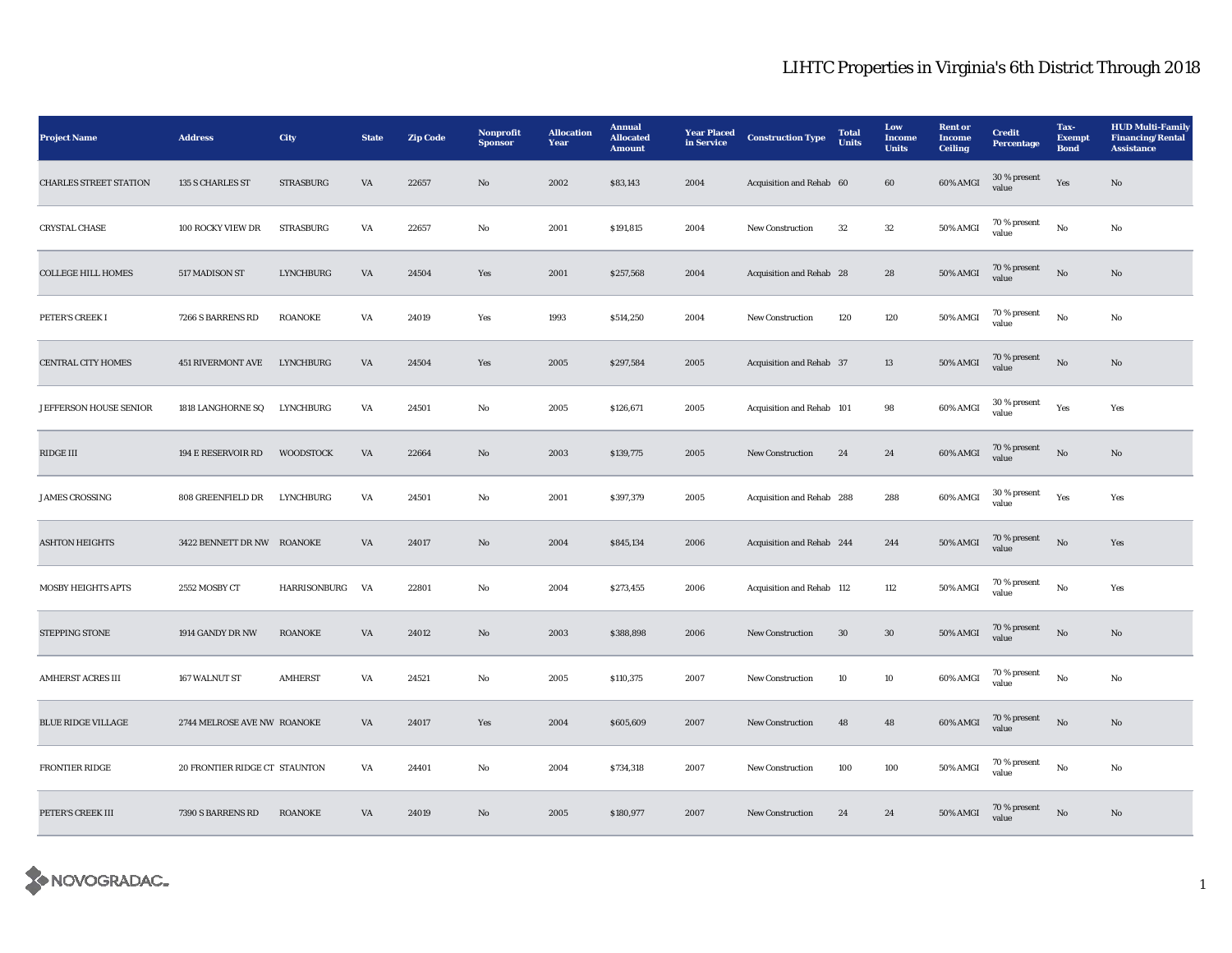| <b>Project Name</b>                      | <b>Address</b>                | City               | <b>State</b>           | <b>Zip Code</b> | Nonprofit<br><b>Sponsor</b> | <b>Allocation</b><br>Year | <b>Annual</b><br><b>Allocated</b><br><b>Amount</b> | <b>Year Placed</b><br>in Service | <b>Construction Type</b>  | <b>Total</b><br><b>Units</b> | Low<br>Income<br><b>Units</b> | <b>Rent</b> or<br><b>Income</b><br><b>Ceiling</b> | <b>Credit</b><br><b>Percentage</b> | Tax-<br><b>Exempt</b><br><b>Bond</b> | <b>HUD Multi-Family</b><br><b>Financing/Rental</b><br><b>Assistance</b> |
|------------------------------------------|-------------------------------|--------------------|------------------------|-----------------|-----------------------------|---------------------------|----------------------------------------------------|----------------------------------|---------------------------|------------------------------|-------------------------------|---------------------------------------------------|------------------------------------|--------------------------------------|-------------------------------------------------------------------------|
| WESLEY                                   | 1201 LONG MEADOWS<br>DR       | <b>LYNCHBURG</b>   | VA                     | 24502           | No                          | 2005                      | \$194,517                                          | 2007                             | Acquisition and Rehab 150 |                              | 150                           | 60% AMGI                                          | 30 % present<br>value              | Yes                                  | No                                                                      |
| <b>HILLCREST HEIGHTS</b>                 | 1092 WISE AVE SE              | <b>ROANOKE</b>     | VA                     |                 | $\mathbf{N}\mathbf{o}$      | 2005                      | \$345,931                                          | 2008                             | <b>New Construction</b>   | 24                           | 24                            | 60% AMGI                                          | 70 % present<br>value              | $\rm No$                             | No                                                                      |
| HUNT RIDGE I                             | <b>5 CANTER LN</b>            | <b>LEXINGTON</b>   | VA                     | 24450           | No                          | 2006                      | \$306,710                                          | 2008                             | <b>New Construction</b>   | 46                           | 46                            | 60% AMGI                                          | 70 % present<br>value              | $\rm No$                             | No                                                                      |
| MOUNTAIN CREST                           | 120 SPRING MOUNTAIN<br>RD     | HOT SPRINGS        | $\mathbf{V}\mathbf{A}$ | 24445           | Yes                         | 2005                      | \$275,600                                          | 2008                             | New Construction          | 28                           | 28                            | 50% AMGI                                          | 70 % present<br>value              | $_{\rm No}$                          | No                                                                      |
| PARK STREET SQUARE                       | 515 CENTRE AVE NW             | <b>ROANOKE</b>     | VA                     | 24016           | $\rm No$                    | 2005                      | \$374,000                                          | 2008                             | New Construction          | 25                           | 25                            | 50% AMGI                                          | 70 % present<br>value              | $\rm\thinspace No$                   | No                                                                      |
| <b>VALLEY VIEW SENIORS</b><br>(STAUNTON) | 14 FRONTIER RIDGE CT STAUNTON |                    | VA                     | 24401           | No                          | 2005                      | \$443,544                                          | 2008                             | <b>New Construction</b>   | 71                           | 71                            | <b>50% AMGI</b>                                   | 70 % present<br>value              | $\rm No$                             | No                                                                      |
| <b>HILLCREST MANOR</b>                   | 1400 SPRUCE AVE               | <b>BUENA VISTA</b> | VA                     | 24416           | Yes                         | 2007                      | \$128,141                                          | 2009                             | Acquisition and Rehab 40  |                              | 40                            | 60% AMGI                                          | 70 % present<br>value              | No                                   | No                                                                      |
| <b>HUNT RIDGE II</b>                     | 20 TROT LN                    | <b>LEXINGTON</b>   | VA                     | 24450           | No                          | 2007                      | \$168,536                                          | 2009                             | <b>New Construction</b>   | 24                           | 24                            | 60% AMGI                                          | 70 % present<br>value              | $\mathbf{N}\mathbf{o}$               | No                                                                      |
| <b>HURT PARK II</b>                      | 1801 WESTVIEW AVE<br>SW       | <b>ROANOKE</b>     | VA                     | 24016           | No                          | 2008                      | \$637,488                                          | 2009                             | <b>New Construction</b>   | 40                           | 40                            | 60% AMGI                                          | $70$ % present<br>value            | $\rm No$                             | No                                                                      |
| <b>SKYLINE VISTA</b>                     | 343 KENDRICK LN               | FRONT ROYAL        | VA                     | 22630           | Yes                         | 2006                      | \$572,954                                          | 2009                             | Acquisition and Rehab 82  |                              | ${\bf 80}$                    | 60% AMGI                                          | $70$ % present<br>value            | $_{\rm No}$                          | No                                                                      |
| TIMBER RIDGE CROSSING                    | 7500 TIMBERLAKE RD LYNCHBURG  |                    | VA                     | 24502           | $\rm No$                    | 2006                      | \$863,760                                          | 2009                             | New Construction          | 96                           | $96\,$                        | 50% AMGI                                          | 70 % present<br>value              | $\rm\thinspace No$                   | No                                                                      |
| <b>VILLAGES AT GARST CREEK</b>           | 4305 GARST MILL RD            | <b>ROANOKE</b>     | VA                     | 24018           | $\mathbf{N}\mathbf{o}$      | 2005                      | \$1,033,952                                        | 2009                             | Acquisition and Rehab 504 |                              | 494                           | 60% AMGI                                          | 30 % present<br>value              | Yes                                  | $\mathbf{N}\mathbf{o}$                                                  |
| <b>KEMPER LOFTS</b>                      | 1401 KEMPER ST                | <b>LYNCHBURG</b>   | VA                     | 24501           | No                          | 2007                      | \$398,755                                          | 2010                             | <b>New Construction</b>   | 41                           | 41                            | 60% AMGI                                          | $70\,\%$ present<br>value          | No                                   | No                                                                      |
| <b>RUTLEDGE HILLS</b>                    | 122 DULWICH DR                | <b>AMHERST</b>     | $\mathbf{V}\mathbf{A}$ | 24521           | Yes                         | 2007                      | \$232,944                                          | 2010                             | Acquisition and Rehab 48  |                              | 48                            | 60% AMGI                                          | 70 % present<br>value              | $\rm No$                             | No                                                                      |
| TERRACE NORTH                            | 1520 MAIDEN LN SW             | <b>ROANOKE</b>     | VA                     | 24015           | Yes                         | 2006                      | \$518,005                                          | 2010                             | <b>New Construction</b>   | 78                           | 78                            | 50% AMGI                                          | $70$ % present<br>value            | No                                   | No                                                                      |

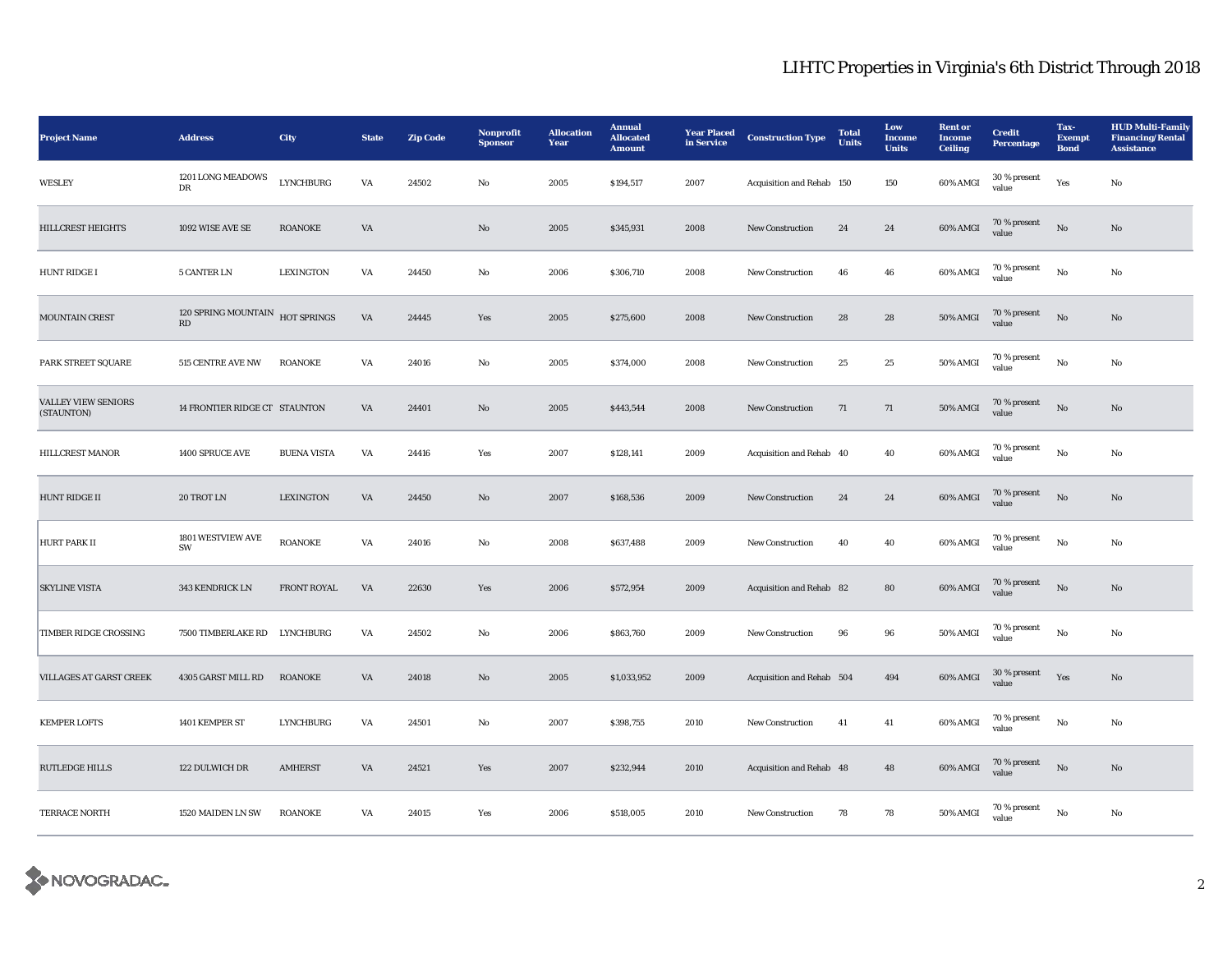| <b>Project Name</b>                                        | <b>Address</b>                                 | City               | <b>State</b>           | <b>Zip Code</b> | Nonprofit<br><b>Sponsor</b> | <b>Allocation</b><br>Year | <b>Annual</b><br><b>Allocated</b><br><b>Amount</b> | <b>Year Placed</b><br>in Service | <b>Construction Type</b>              | <b>Total</b><br><b>Units</b> | Low<br><b>Income</b><br><b>Units</b> | <b>Rent or</b><br>Income<br><b>Ceiling</b> | <b>Credit</b><br><b>Percentage</b> | Tax-<br><b>Exempt</b><br><b>Bond</b> | <b>HUD Multi-Family</b><br><b>Financing/Rental</b><br><b>Assistance</b> |
|------------------------------------------------------------|------------------------------------------------|--------------------|------------------------|-----------------|-----------------------------|---------------------------|----------------------------------------------------|----------------------------------|---------------------------------------|------------------------------|--------------------------------------|--------------------------------------------|------------------------------------|--------------------------------------|-------------------------------------------------------------------------|
| TERRACE SOUTH                                              | 1540 BLUEMONT AVE<br>SW                        | <b>ROANOKE</b>     | VA                     | 24015           | Yes                         | 2007                      | \$729,730                                          | 2010                             | Acquisition and Rehab 109             |                              | 109                                  | <b>50% AMGI</b>                            | 70 % present<br>value              | $\rm No$                             | $\rm No$                                                                |
| TIMBER RIDGE II                                            | 7502 TIMBERLAKE RD LYNCHBURG                   |                    | VA                     | 24502           | No                          | 2007                      | \$817,131                                          | 2010                             | New Construction                      | 72                           | 72                                   | 50% AMGI                                   | 70 % present<br>value              | $_{\rm No}$                          | No                                                                      |
| WESTWOOD VILLAGE PRESERVAT $_{\rm NW}^{748}$ WESTWOOD BLVD |                                                | <b>ROANOKE</b>     | $\mathbf{V}\mathbf{A}$ | 24017           | $\mathbf{No}$               | 2009                      | \$3,435,616                                        | 2011                             | Acquisition and Rehab 113             |                              | 113                                  | 50% AMGI TCEP only                         |                                    | $\mathbf{N}\mathbf{o}$               | $\rm No$                                                                |
| <b>VALLEY VISTA</b>                                        | 149 VALLEY VISTA DR                            | <b>WOODSTOCK</b>   | VA                     | 22664           | Yes                         | 2008                      | \$426,684                                          | 2011                             | Acquisition and Rehab 85              |                              | 85                                   | 60% AMGI                                   | 70 % present<br>value              | $_{\rm No}$                          | Yes                                                                     |
| TREEMONT APTS                                              | 3500 LOCUST AVE                                | <b>BUENA VISTA</b> | VA                     | 24416           | $\mathbf{No}$               | 2009                      | \$202,297                                          | 2011                             | Acquisition and Rehab 60              |                              | $\bf{60}$                            | <b>50% AMGI</b>                            | 70 % present<br>value              | $\rm No$                             | Yes                                                                     |
| COLONNADES AT ROCKTOWN II 351 N MASON ST                   |                                                | HARRISONBURG       | VA                     | 22802           | No                          | 2008                      | \$585,672                                          | 2011                             | New Construction                      | 60                           | 60                                   | 60% AMGI                                   | 70 % present<br>value              | No                                   | No                                                                      |
| FERNCLIFF SOUTH                                            | 3666 FERNCLIFF AVE<br>$\ensuremath{\text{NW}}$ | <b>ROANOKE</b>     | VA                     | 24017           | $\rm No$                    | 2010                      | \$402,343                                          | 2012                             | Acquisition and Rehab 84              |                              | ${\bf 84}$                           | 60% AMGI                                   | 70 % present<br>value              | $_{\rm No}$                          | $\mathbf{No}$                                                           |
| <b>HILLTOP HOMES</b>                                       | 2005 GRACE ST                                  | <b>LYNCHBURG</b>   | VA                     | 24504           | Yes                         | 2009                      | \$246,373                                          | 2012                             | Acquisition and Rehab 24              |                              | 24                                   | 60% AMGI                                   | 70 % present<br>value              | No                                   | No                                                                      |
| LYNCHBURG HIGH                                             | 1301 PARK AVE                                  | <b>LYNCHBURG</b>   | $\mathbf{V}\mathbf{A}$ | 24501           | Yes                         | 2010                      | \$643,264                                          | 2012                             | Acquisition and Rehab 74              |                              | ${\bf 74}$                           | <b>50% AMGI</b>                            | 70 % present<br>value              | $_{\rm No}$                          | Yes                                                                     |
| MONTAGUE TERRACE                                           | 54 MONTAGUE CT                                 | STUARTS DRAFT VA   |                        | 24477           | Yes                         | 2010                      | \$886,002                                          | 2012                             | New Construction                      | 96                           | 96                                   | 60% AMGI                                   | 70 % present<br>value              | $_{\rm No}$                          | No                                                                      |
| VICTORIA RIDGE                                             | 840 VICTORIA AVE                               | <b>LYNCHBURG</b>   | VA                     | 24504           | Yes                         | 2010                      | \$442,908                                          | 2012                             | New Construction                      | 24                           | $\bf 24$                             | 60% AMGI                                   | 70 % present<br>value              | $\rm No$                             | $\mathbf{No}$                                                           |
| <b>WATERFORD VILLAGE</b>                                   | 107 WATERFORD LOOP STAUNTON                    |                    | VA                     | 24401           | Yes                         | 2009                      | \$629,477                                          | 2012                             | New Construction                      | 96                           | 96                                   | 60% AMGI                                   | 70 % present<br>value              | $_{\rm No}$                          | $\mathbf{No}$                                                           |
| <b>AMHERST VILLAGE</b>                                     | 149 NEWINGTON DR                               | <b>AMHERST</b>     | VA                     | 24521           | Yes                         | 2011                      | \$250,894                                          | 2013                             | Acquisition and Rehab 48              |                              | $\bf 48$                             | <b>50% AMGI</b>                            | $70$ % present<br>value            | $\rm No$                             | $\mathbf{No}$                                                           |
| <b>JOBBERS OVERALL</b>                                     | 1423 KEMPER ST                                 | <b>LYNCHBURG</b>   | VA                     | 24501           | Yes                         | 2010                      | \$791,549                                          | 2013                             | Both New Construction 44<br>and $A/R$ |                              | 44                                   | 60% AMGI                                   | 70 % present<br>value              | No                                   | $\rm No$                                                                |
| <b>MOUNTAIN VIEW</b><br>(WAYNESBORO)                       | 1635 WICKHAM LN                                | <b>WAYNESBORO</b>  | VA                     | 22980           | $\mathbf{N}\mathbf{o}$      | 2010                      | \$720,428                                          | 2013                             | Acquisition and Rehab 129             |                              | 129                                  | 60% AMGI                                   | 70 % present<br>value              | $\rm No$                             | No                                                                      |

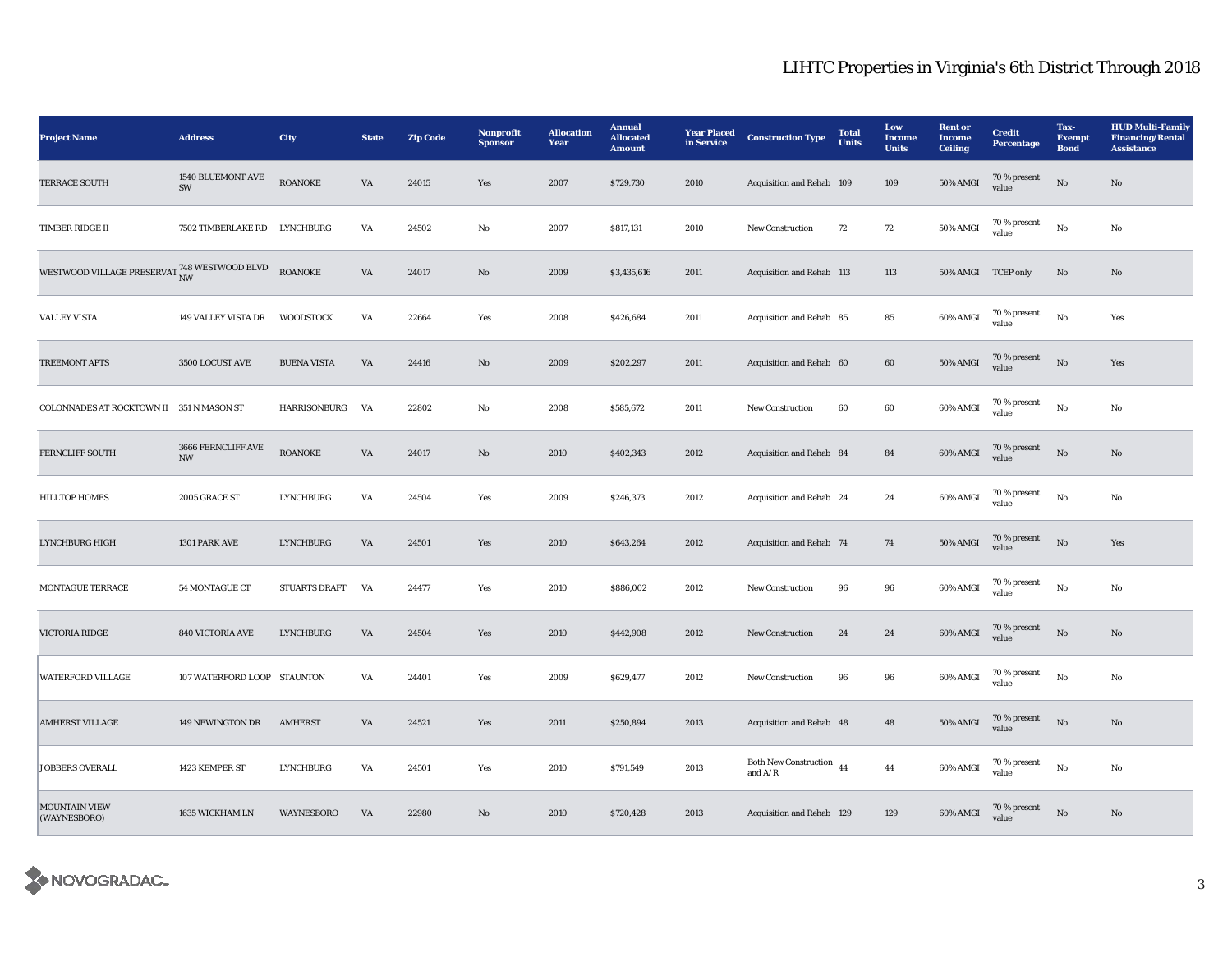| <b>Project Name</b>              | <b>Address</b>               | <b>City</b>        | <b>State</b> | <b>Zip Code</b> | Nonprofit<br><b>Sponsor</b> | <b>Allocation</b><br>Year | <b>Annual</b><br><b>Allocated</b><br><b>Amount</b> | <b>Year Placed</b><br>in Service | <b>Construction Type</b>                  | <b>Total</b><br><b>Units</b> | Low<br>Income<br><b>Units</b> | <b>Rent</b> or<br>Income<br><b>Ceiling</b> | <b>Credit</b><br>Percentage             | Tax-<br><b>Exempt</b><br><b>Bond</b> | <b>HUD Multi-Family</b><br><b>Financing/Rental</b><br><b>Assistance</b> |
|----------------------------------|------------------------------|--------------------|--------------|-----------------|-----------------------------|---------------------------|----------------------------------------------------|----------------------------------|-------------------------------------------|------------------------------|-------------------------------|--------------------------------------------|-----------------------------------------|--------------------------------------|-------------------------------------------------------------------------|
| <b>CRAIGMONT MANOR</b>           | 262 ROBERTSON RD             | CRAIGSVILLE        | VA           | 24430           | Yes                         | 2012                      | \$112,339                                          | 2014                             | Acquisition and Rehab 44                  |                              | 44                            |                                            | 70 % present<br>value                   | $\mathbf{No}$                        | No                                                                      |
| <b>ELKMONT MANOR</b>             | 101 ELKMONT DR               | <b>ELKTON</b>      | VA           | 22827           | Yes                         | 2012                      | \$149,342                                          | 2014                             | New Construction                          | 44                           | 44                            |                                            | 70 % present<br>value                   | No                                   | $\mathbf{No}$                                                           |
| <b>GROTTOES MANOR</b>            | 709 AUGUSTA AVE              | <b>GROTTOES</b>    | VA           | 24441           | Yes                         | 2012                      | \$140,628                                          | 2014                             | <b>New Construction</b>                   | 46                           | 46                            | 60% AMGI                                   | 70 % present<br>value                   | No                                   | No                                                                      |
| <b>GYPSY HILL HOUSE</b>          | 500 C ST                     | <b>STAUNTON</b>    | VA           | 24401           | Yes                         | 2011                      | \$525,770                                          | 2014                             | Acquisition and Rehab 100                 |                              | 100                           | 60% AMGI                                   | 70 % present<br>value                   | $\rm No$                             | Yes                                                                     |
| <b>LAKESIDE MANOR</b>            | <b>481 STEELES FT RD</b>     | <b>RAPHINE</b>     | VA           | 24472           | Yes                         | 2012                      | \$104,362                                          | 2014                             | Acquisition and Rehab 23                  |                              | 23                            | 60% AMGI                                   | 70 % present<br>value                   | $_{\rm No}$                          | No                                                                      |
| MEADOWS APTS (LYNCHBURG<br>CITY) | 2700 YORKTOWN AVE LYNCHBURG  |                    | VA           | 24501           | Yes                         | 2012                      | \$449,008                                          | 2014                             | Acquisition and Rehab 66                  |                              | 66                            | 60% AMGI                                   | 70 % present<br>value                   | No                                   | Yes                                                                     |
| PARKWAY VILLAGE I                | 1001 HOPEMAN PKWY WAYNESBORO |                    | VA           | 22980           | Yes                         | 2011                      | \$708,000                                          | 2014                             | Acquisition and Rehab 126                 |                              | 126                           | 60% AMGI                                   | 70 % present<br>value                   | No                                   | No                                                                      |
| <b>CAVALIER APTS</b>             | 202 ELM AVE SW               | <b>ROANOKE</b>     | VA           | 24016           |                             | 1987                      | \$8,604                                            | 1987                             | <b>New Construction</b>                   | 16                           | 16                            |                                            | Both 30% and<br>70% present<br>value    | No                                   |                                                                         |
| <b>CAREY HOUSE</b>               | 1103 RIVERMONT AVE LYNCHBURG |                    | VA           | 24504           |                             | 1987                      | \$37,556                                           | 1988                             | <b>Both New Construction</b><br>and $A/R$ | 14                           | 14                            |                                            | Both $30\%$ and<br>70% present<br>value | No                                   |                                                                         |
| 1101 HEMLOCK                     | 1417 EARLY ST                | <b>LYNCHBURG</b>   | VA           | 24503           |                             | 1988                      | \$11,375                                           | 1989                             | Acquisition and Rehab 7                   |                              | $7\phantom{.0}$               |                                            | 70 % present<br>value                   | No                                   |                                                                         |
| ENGEL HISTORIC PROPERTIES        | <b>601 JACKSON ST</b>        | <b>LYNCHBURG</b>   | VA           | 24504           |                             | 1988                      | S <sub>0</sub>                                     | 1989                             | Acquisition and Rehab 28                  |                              | 8                             |                                            | 70 % present<br>value                   | $\rm No$                             |                                                                         |
| NEW MARKET NORTH II              | 9091 N CONGRESS ST           | <b>NEW MARKET</b>  | VA           | 22844           |                             | 1989                      | \$74,930                                           | 1989                             | <b>New Construction</b>                   | 40                           | 40                            |                                            | 30 % present<br>value                   | No                                   |                                                                         |
| <b>PANKEY HOUSE</b>              | <b>RR1BOX69</b>              | <b>WEYERS CAVE</b> | VA           | 24486           |                             | 1988                      | \$24,486                                           | 1989                             | New Construction                          | -1                           | $\mathbf{1}$                  |                                            | 70 % present<br>value                   | No                                   |                                                                         |
| ROYAL HILLS II                   | 31 ROYAL LN                  | <b>FRONT ROYAL</b> | VA           | 22630           |                             | 1988                      | \$67,770                                           | 1989                             | New Construction                          | 42                           | 42                            |                                            | 30 % present<br>value                   | $\rm No$                             |                                                                         |
| WOODSTOCK VILLAGE II             | 405 N WATER ST               | <b>WOODSTOCK</b>   | VA           | 22664           |                             | 1988                      | \$68,195                                           | 1989                             | New Construction                          | 42                           | 42                            |                                            | 30 % present<br>value                   | No                                   |                                                                         |

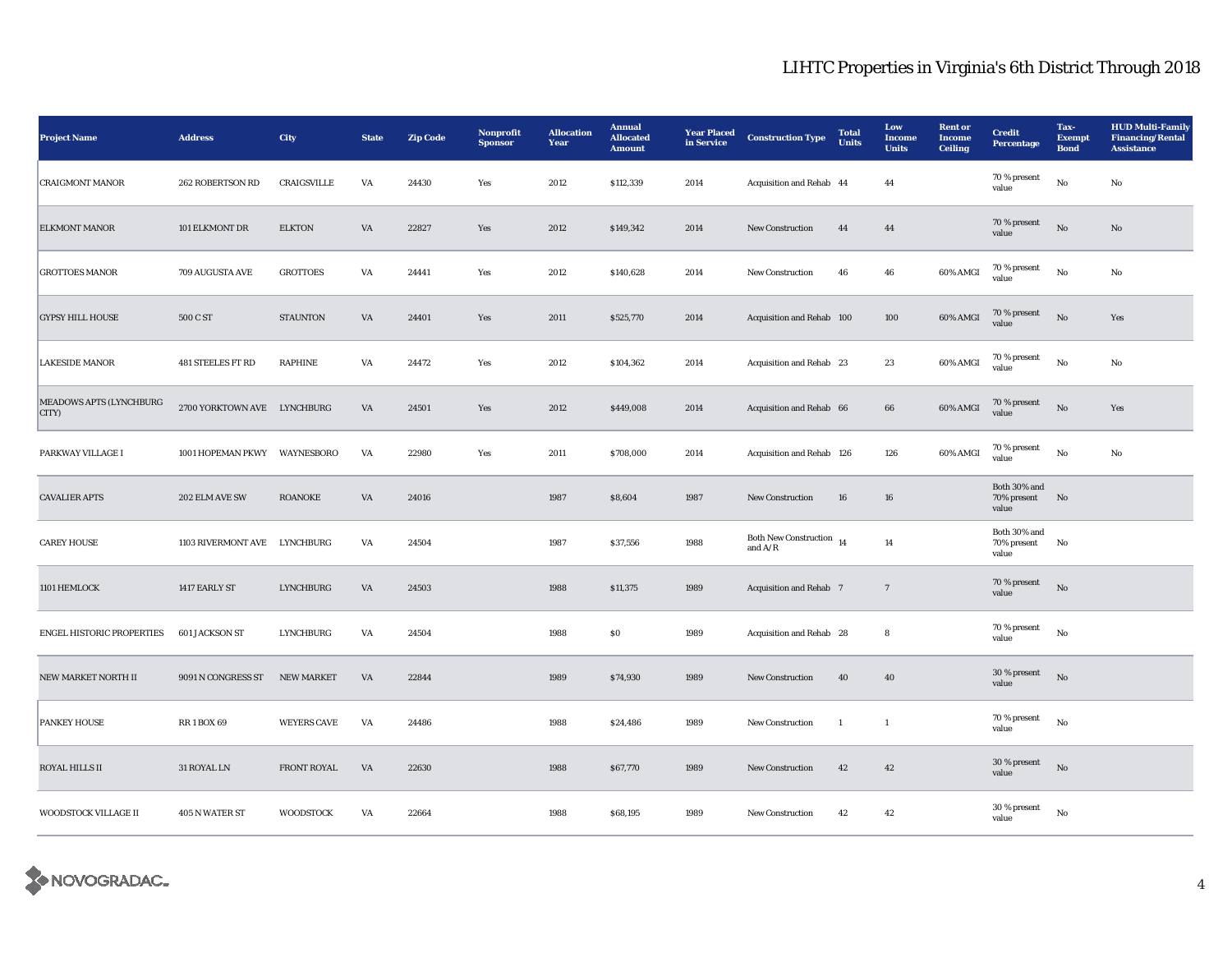| <b>Project Name</b>          | <b>Address</b>                                | City            | <b>State</b> | <b>Zip Code</b> | Nonprofit<br><b>Sponsor</b> | <b>Allocation</b><br>Year | <b>Annual</b><br><b>Allocated</b><br><b>Amount</b> | <b>Year Placed</b><br>in Service | <b>Construction Type</b>              | <b>Total</b><br>Units | Low<br><b>Income</b><br><b>Units</b> | <b>Rent</b> or<br><b>Income</b><br><b>Ceiling</b> | <b>Credit</b><br><b>Percentage</b>      | Tax-<br><b>Exempt</b><br><b>Bond</b> | <b>HUD Multi-Family</b><br><b>Financing/Rental</b><br><b>Assistance</b> |
|------------------------------|-----------------------------------------------|-----------------|--------------|-----------------|-----------------------------|---------------------------|----------------------------------------------------|----------------------------------|---------------------------------------|-----------------------|--------------------------------------|---------------------------------------------------|-----------------------------------------|--------------------------------------|-------------------------------------------------------------------------|
| 1129 RIVERMONT AVE           | 1129 RIVERMONT AVE LYNCHBURG                  |                 | VA           | 24504           |                             | 1988                      | \$6,657                                            | 1990                             | Acquisition and Rehab 4               |                       | $\overline{4}$                       |                                                   | 70 % present<br>value                   | No                                   |                                                                         |
| <b>502 CHURCH AVE SW</b>     | 502 CHURCH AVE SW                             | <b>ROANOKE</b>  | VA           | 24016           |                             | 1988                      | <b>SO</b>                                          | 1990                             | Acquisition and Rehab 13              |                       | 13                                   |                                                   | Both 30% and<br>70% present<br>value    | No                                   |                                                                         |
| <b>BRITTANY APTS</b>         | 410 WESTSIDE BLVD<br>$\ensuremath{\text{NW}}$ | <b>ROANOKE</b>  | VA           | 24017           | No                          | 1990                      | \$94,349                                           | 1990                             | Acquisition and Rehab 197             |                       | 80                                   |                                                   | Both 30% and<br>70% present No<br>value |                                      |                                                                         |
| CLARENDON COURT (ROANOKE)    | 3750 WILLIAMSON RD<br><b>NW</b>               | <b>ROANOKE</b>  | VA           | 24012           |                             | 1988                      | \$31,920                                           | 1990                             | Acquisition and Rehab 26              |                       | 26                                   |                                                   | 70 % present<br>value                   | $_{\rm No}$                          |                                                                         |
| FOREST GLEN APTS             | 460 FOREST GLEN CT STRASBURG                  |                 | VA           | 22657           |                             | 1989                      | \$78,016                                           | 1990                             | New Construction                      | 40                    | 40                                   |                                                   | 30 % present<br>value                   | $_{\rm No}$                          |                                                                         |
| FOREST PARK BOULEVARD        | 1052 FOREST PARK<br><b>BLVD NW</b>            | <b>ROANOKE</b>  | VA           | 24017           |                             | 1988                      | \$4,788                                            | 1990                             | New Construction                      | $\boldsymbol{2}$      | $\boldsymbol{2}$                     |                                                   | 70 % present<br>value                   | No                                   |                                                                         |
| <b>RUGBY SQUARE II</b>       | 101 MADISON LN                                | LURAY           | VA           | 22835           |                             | 1989                      | \$78,922                                           | 1990                             | <b>New Construction</b>               | 44                    | 44                                   |                                                   | 30 % present<br>value                   | No                                   |                                                                         |
| 613 MONROE ST                | 613 MONROE ST                                 | LYNCHBURG       | VA           | 24504           |                             | 1989                      | SO.                                                | 1991                             | Acquisition and Rehab 2               |                       | $\boldsymbol{2}$                     |                                                   | 70 % present<br>value                   | $_{\rm No}$                          |                                                                         |
| <b>AMHERST ACRES #2</b>      | 606 WALNUT ST                                 | <b>AMHERST</b>  | VA           | 24521           | $\mathbf{N}\mathbf{o}$      | 1991                      | \$72,209                                           | 1991                             | <b>New Construction</b>               | $5\overline{)}$       | $5\phantom{.0}$                      |                                                   | 70 % present<br>value                   | No                                   |                                                                         |
| <b>CRAIGMONT APTS II</b>     | 262 ROBERTSON RD                              | CRAIGSVILLE     | VA           | 24430           |                             | 1989                      | \$72,990                                           | 1991                             | New Construction                      | 44                    | 44                                   |                                                   | 30 % present<br>value                   | $_{\rm No}$                          |                                                                         |
| <b>AMHERST ACRES II</b>      | 137 WALNUT ST                                 | <b>AMHERST</b>  | VA           | 24521           | $\rm No$                    | 1991                      | \$11,600                                           | 1991                             | New Construction                      | $5\phantom{.0}$       | $\sqrt{5}$                           | 60% AMGI                                          | 70 % present<br>value                   | $\mathbf {No}$                       | $\rm No$                                                                |
| <b>ESSEX AVENUE DUPLEXES</b> | 2001 ESSEX AVE NW                             | <b>ROANOKE</b>  | VA           | 24017           | No                          | 1991                      | \$12,346                                           | 1992                             | <b>New Construction</b>               | 16                    | 12                                   |                                                   | 70 % present<br>value                   | No                                   |                                                                         |
| <b>LINEWEAVER ANNEX APTS</b> | 265 N MAIN ST                                 | HARRISONBURG VA |              | 22802           | No                          | 1991                      | \$256,572                                          | 1993                             | <b>New Construction</b>               | 60                    | 60                                   | 60% AMGI                                          | 70 % present<br>value                   | No                                   | No                                                                      |
| <b>13TH STREET</b>           | 19 13TH ST SW                                 | <b>ROANOKE</b>  | VA           | 24016           | No                          | 1992                      | \$3,177                                            | 1994                             | New Construction                      | 3                     | $\mathbf{3}$                         | 50% AMGI                                          | $70$ % present<br>value                 | $_{\rm No}$                          | $\rm No$                                                                |
| MASSANUTTEN VALLEY           | 166 MASSANUTTEN<br>VALLEY RD                  | <b>STANLEY</b>  | VA           | 22851           | No                          | 1993                      | \$53,556                                           | 1995                             | Both New Construction 36<br>and $A/R$ |                       | ${\bf 36}$                           | 60% AMGI                                          | $70\,\%$ present<br>value               | $_{\rm No}$                          | No                                                                      |

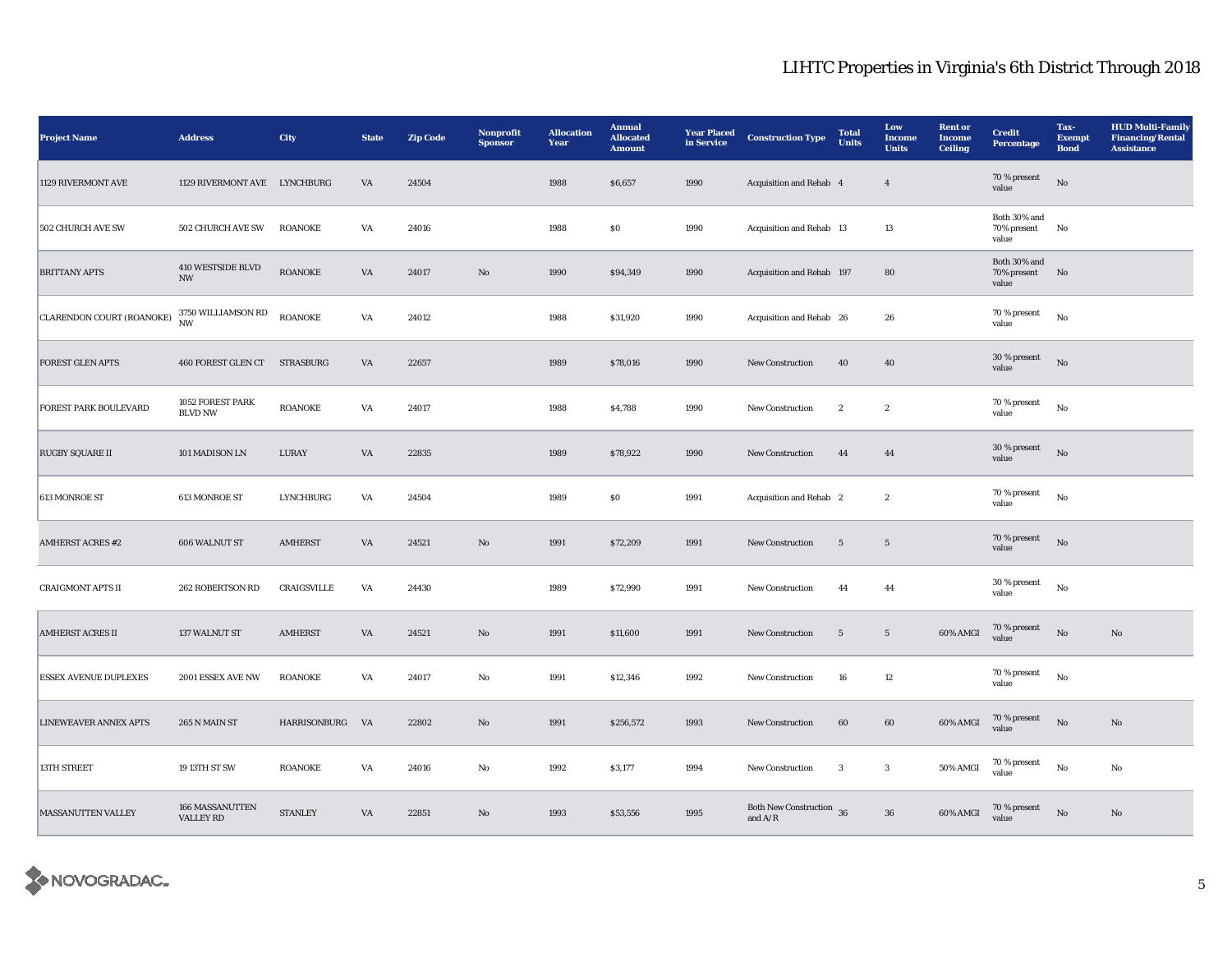| <b>Project Name</b>                                      | <b>Address</b>                             | City             | <b>State</b> | <b>Zip Code</b> | Nonprofit<br><b>Sponsor</b> | <b>Allocation</b><br>Year | <b>Annual</b><br><b>Allocated</b><br><b>Amount</b> | <b>Year Placed</b><br>in Service | <b>Construction Type</b>  | <b>Total</b><br><b>Units</b> | Low<br><b>Income</b><br><b>Units</b> | <b>Rent or</b><br><b>Income</b><br>Ceiling | <b>Credit</b><br><b>Percentage</b>   | Tax-<br><b>Exempt</b><br><b>Bond</b> | <b>HUD Multi-Family</b><br><b>Financing/Rental</b><br><b>Assistance</b> |
|----------------------------------------------------------|--------------------------------------------|------------------|--------------|-----------------|-----------------------------|---------------------------|----------------------------------------------------|----------------------------------|---------------------------|------------------------------|--------------------------------------|--------------------------------------------|--------------------------------------|--------------------------------------|-------------------------------------------------------------------------|
| <b>MIRIAM'S HOUSE</b>                                    | 409 MAGNOLIA ST                            | <b>LYNCHBURG</b> | VA           | 24503           | $\rm No$                    | 1992                      | \$75,431                                           | 1995                             | New Construction          | 13                           | 13                                   | 50% AMGI                                   | $70\,\%$ present<br>value            | $_{\rm No}$                          | $\mathbf{No}$                                                           |
| ROANOKE AT HOME                                          | 609 12TH ST NW                             | <b>ROANOKE</b>   | VA           | 24017           | Yes                         | 1992                      | \$108,852                                          | 1995                             | <b>New Construction</b>   | 43                           | 43                                   |                                            | Both 30% and<br>70% present<br>value | No                                   |                                                                         |
| 824 MADISON AVENUE                                       | 824 MADISON AVE NW ROANOKE                 |                  | VA           | 24016           | $_{\rm No}$                 | 1994                      | \$10,898                                           | 1995                             | <b>New Construction</b>   | $\overline{4}$               | $\overline{4}$                       | 50% AMGI                                   | 70 % present<br>value                | $_{\rm No}$                          | $\mathbf{No}$                                                           |
| DEERWOOD/ QUAIL RIDGE                                    | 600 REUSENS RD                             | <b>LYNCHBURG</b> | VA           | 24503           | $\mathbf{N}\mathbf{o}$      | 1994                      | \$108,571                                          | 1996                             | Acquisition and Rehab 152 |                              | 136                                  |                                            | 30 % present<br>value                | Yes                                  |                                                                         |
| <b>SKYLINE MANOR</b>                                     | 800 FITZLEE ST                             | GLASGOW          | VA           | 24555           | No                          | 1993                      | \$49,598                                           | 1996                             | Acquisition and Rehab 32  |                              | 32                                   | 60% AMGI                                   | 70 % present<br>value                | $_{\rm No}$                          | $\mathbf{No}$                                                           |
| <b>CHESTNUT RIDGE I</b>                                  | 181 CHESTNUT RIDGE<br>$_{\rm DR}$          | HARRISONBURG VA  |              | 22801           | No                          | 1996                      | \$452,932                                          | 1998                             | New Construction          | 100                          | 100                                  | 60% AMGI                                   | 70 % present<br>value                | $_{\rm No}$                          | No                                                                      |
| SHENANDOAH COMMONS<br>(FRONT ROYAL)                      | <b>15 SHENANDOAH</b><br><b>COMMONS WAY</b> | FRONT ROYAL      | VA           | 22630           | Yes                         | 1996                      | \$661,432                                          | 1998                             | New Construction          | 119                          | 119                                  | 50% AMGI                                   | 70 % present<br>value                | $_{\rm No}$                          | No                                                                      |
| AUTUMN RIDGE (PAGE COUNTY) 340 POCAHONTAS AVE SHENANDOAH |                                            |                  | VA           | 22849           | $\rm No$                    | 1994                      | \$54,908                                           | 1998                             | New Construction          | 34                           | 34                                   | 60% AMGI                                   | 70 % present<br>value                | $_{\rm No}$                          | $\rm No$                                                                |
| <b>CHESTNUT RIDGE II</b>                                 | 199 CHESTNUT RIDGE<br>DR                   | HARRISONBURG VA  |              | 22801           | No                          | 1997                      | \$273,268                                          | 1999                             | <b>New Construction</b>   | 48                           | 48                                   | 60% AMGI                                   | 70 % present<br>value                | No                                   | No                                                                      |
| ECHO MOUNTAIN I                                          | 254 LORA DR                                | <b>WOODSTOCK</b> | VA           | 22664           | Yes                         | 1997                      | \$285,317                                          | 1999                             | <b>New Construction</b>   | 50                           | 50                                   | <b>50% AMGI</b>                            | 70 % present<br>value                | No                                   | No                                                                      |
| TINKER CREEK MANOR                                       | 2050 TINKER DR NE                          | <b>ROANOKE</b>   | VA           | 24012           | No                          | 1998                      | \$89,953                                           | 1999                             | Acquisition and Rehab 100 |                              | 100                                  |                                            | 30 % present<br>value                | Yes                                  |                                                                         |
| <b>AUTUMN RIDGE (ROANOKE)</b>                            | 2119 FALLON AVE SE                         | <b>ROANOKE</b>   | VA           | 24013           | $\rm No$                    | 1993                      | \$42,109                                           | 1999                             | Acquisition and Rehab 72  |                              | ${\bf 36}$                           | 60% AMGI                                   | 70 % present<br>value                | No                                   | No                                                                      |
| <b>CAMBRIDGE COURT</b>                                   | 1203 RANDALL RD                            | <b>GROTTOES</b>  | VA           | 24441           | $\rm No$                    | 1991                      | \$55,734                                           | 1999                             | New Construction          | 39                           | 39                                   | 60% AMGI                                   | 70 % present<br>value                | $_{\rm No}$                          | No                                                                      |
| <b>GATEWAY</b>                                           | 300 12TH ST                                | <b>LYNCHBURG</b> | VA           | 24504           | $\mathbf{N}\mathbf{o}$      | 1991                      | \$135,961                                          | 1999                             | New Construction          | 24                           | 24                                   | 50% AMGI                                   | 70 % present<br>value                | $_{\rm No}$                          | $\rm No$                                                                |
| <b>LURAY VILLAGE</b>                                     | 111 SIXTH ST                               | LURAY            | VA           | 22835           | No                          | 1996                      | \$120,645                                          | 1999                             | New Construction          | 34                           | 34                                   | 60% AMGI                                   | 70 % present<br>value                | $_{\rm No}$                          | $\mathbf{No}$                                                           |

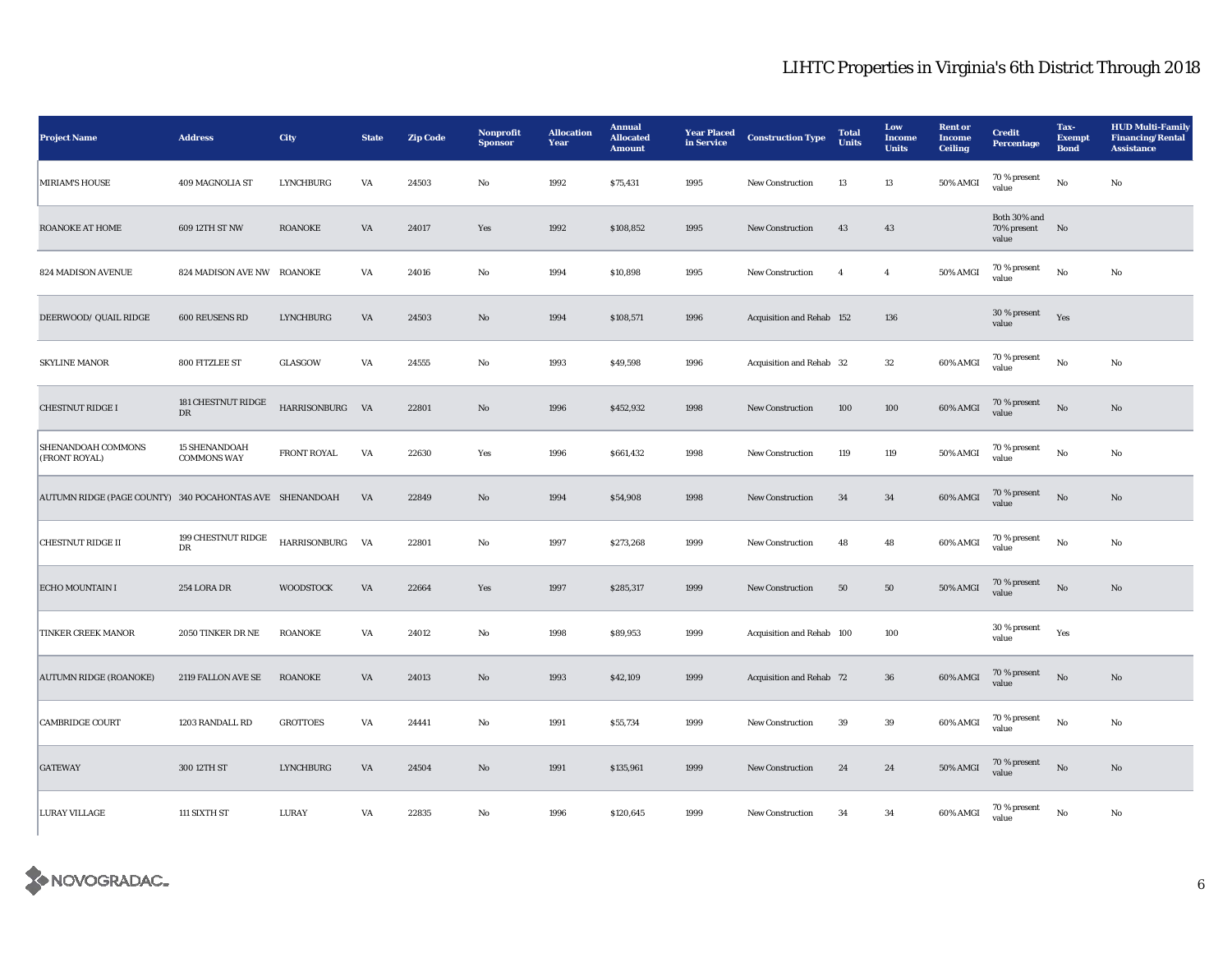| <b>Project Name</b>                          | <b>Address</b>               | City                             | <b>State</b>           | <b>Zip Code</b> | Nonprofit<br><b>Sponsor</b> | <b>Allocation</b><br>Year | <b>Annual</b><br><b>Allocated</b><br><b>Amount</b> | <b>Year Placed</b><br>in Service | <b>Construction Type</b>                | <b>Total</b><br><b>Units</b> | Low<br>Income<br><b>Units</b> | <b>Rent or</b><br><b>Income</b><br><b>Ceiling</b> | <b>Credit</b><br><b>Percentage</b> | Tax-<br><b>Exempt</b><br><b>Bond</b> | <b>HUD Multi-Family</b><br><b>Financing/Rental</b><br><b>Assistance</b> |
|----------------------------------------------|------------------------------|----------------------------------|------------------------|-----------------|-----------------------------|---------------------------|----------------------------------------------------|----------------------------------|-----------------------------------------|------------------------------|-------------------------------|---------------------------------------------------|------------------------------------|--------------------------------------|-------------------------------------------------------------------------|
| PETER'S CREEK II                             | 7301 S BARRENS RD            | <b>ROANOKE</b>                   | $\mathbf{V}\mathbf{A}$ | 24019           | $\mathbf{No}$               | 1997                      | \$274,907                                          | 1999                             | New Construction                        | 48                           | 48                            | 60% AMGI                                          | 70 % present<br>value              | $\rm\thinspace No$                   | $\mathbf{N}\mathbf{o}$                                                  |
| WINDEMERE                                    | 125 WALLACE STREET LEXINGTON |                                  | VA                     | 24450           | Yes                         | 2014                      | \$246,906                                          | 1999                             | Acquisition and Rehab 38                |                              | ${\bf 38}$                    | 50% AMGI                                          | 70 % present<br>value              | $\rm No$                             | No                                                                      |
| SHENANDOAH VILLAGE (ROANOK 733 29TH ST NW    |                              | <b>ROANOKE</b>                   | $\mathbf{V}\mathbf{A}$ | 24017           | No                          | 1997                      | \$462,008                                          | 2000                             | <b>New Construction</b>                 | 70                           | ${\bf 70}$                    |                                                   | $70\,\%$ present<br>value          | $\rm No$                             |                                                                         |
| SPRINGBROOK PLACE                            | 233 ALGER LN                 | <b>BROADWAY</b>                  | VA                     | 22815           | No                          | 1998                      | \$169,636                                          | 2000                             | <b>New Construction</b>                 | 38                           | ${\bf 38}$                    | 60% AMGI                                          | 70 % present<br>value              | No                                   | No                                                                      |
| HIGHLANDS I                                  | 185 LEE JACKSON CT           | <b>BROADWAY</b>                  | $\mathbf{V}\mathbf{A}$ | 22815           | $\mathbf{No}$               | 1998                      | \$191,588                                          | 2000                             | New Construction                        | 38                           | 38                            | 50% AMGI                                          | 70 % present<br>value              | $\rm No$                             | $\mathbf{N}\mathbf{o}$                                                  |
| <b>GILMER HOUSING</b>                        | <b>802 LOUDON AVE NW</b>     | <b>ROANOKE</b>                   | VA                     | 24016           | No                          | 1998                      | \$174,911                                          | 2000                             | Acquisition and Rehab 20                |                              | 20                            | 50% AMGI                                          | 70 % present<br>value              | $\rm No$                             | No                                                                      |
| WILLOW BRANCH                                | 174 SEMINOLE DR              | <b>MADISON</b><br><b>HEIGHTS</b> | VA                     | 24572           | $\mathbf{N}\mathbf{o}$      | 1999                      | \$87,993                                           | 2000                             | Acquisition and Rehab 48                |                              | 48                            | 50% AMGI                                          | 70 % present<br>value              | No                                   | No                                                                      |
| <b>CONGRESS STREET</b>                       | 9171 N CONGRESS ST           | <b>NEW MARKET</b>                | VA                     | 22844           | No                          | 1999                      | \$195,326                                          | 2001                             | <b>New Construction</b>                 | 38                           | 38                            | 50% AMGI                                          | 70 % present<br>value              | No                                   | No                                                                      |
| <b>FAIRFAX HALL</b>                          | 1101 RESERVOIR ST            | WAYNESBORO                       | VA                     | 22980           | No                          | 1998                      | \$361,010                                          | 2001                             | Both New Construction $54$<br>and $A/R$ |                              | ${\bf 54}$                    | 50% AMGI                                          | 70 % present<br>value              | $\rm No$                             | No                                                                      |
| <b>GROTTOES II</b>                           | 709A AUGUSTA AVE             | <b>GROTTOES</b>                  | VA                     | 24441           | No                          | 1999                      | \$149,615                                          | 2001                             | New Construction                        | 34                           | $\bf{34}$                     | 60% AMGI                                          | 70 % present<br>value              | No                                   | No                                                                      |
| SHENANDOAH COMMONS (NEW N 9157 N CONGRESS ST |                              | <b>NEW MARKET</b>                | VA                     | 22844           | $\mathbf{No}$               | 1999                      | \$176,051                                          | 2001                             | <b>New Construction</b>                 | 38                           | ${\bf 38}$                    | 50% AMGI                                          | 70 % present<br>value              | $\rm No$                             | No                                                                      |
| <b>HIGHLANDS II</b>                          | 187 LEE JACKSON CT           | <b>BROADWAY</b>                  | VA                     | 22815           | No                          | 2000                      | \$134,180                                          | 2001                             | New Construction                        | 24                           | 24                            | 60% AMGI                                          | 70 % present<br>value              | $\rm No$                             | No                                                                      |
| <b>GROTTOES III</b>                          | 709B AUGUSTA AVE             | <b>GROTTOES</b>                  | VA                     | 24441           | No                          | 2001                      | \$142,747                                          | 2002                             | <b>New Construction</b>                 | 26                           | 26                            | 60% AMGI                                          | $70\,\%$ present<br>value          | $\rm No$                             | No                                                                      |
| WILLOW VIEW TOWNHOME APTS 102 BAYLOR ST      |                              | <b>STAUNTON</b>                  | VA                     | 24401           | $\rm No$                    | 2000                      | \$391,120                                          | 2002                             | Acquisition and Rehab 110               |                              | 110                           | 60% AMGI                                          | 70 % present<br>value              | $_{\rm No}$                          | No                                                                      |
| MCCRAY COURT SENIOR LIVING 204 NINTH ST NW   |                              | <b>ROANOKE</b>                   | VA                     | 24016           | Yes                         | 2000                      | \$476,688                                          | 2002                             | New Construction                        | 68                           | 68                            | <b>50% AMGI</b>                                   | 70 % present<br>value              | $\rm No$                             | $\mathbf{N}\mathbf{o}$                                                  |

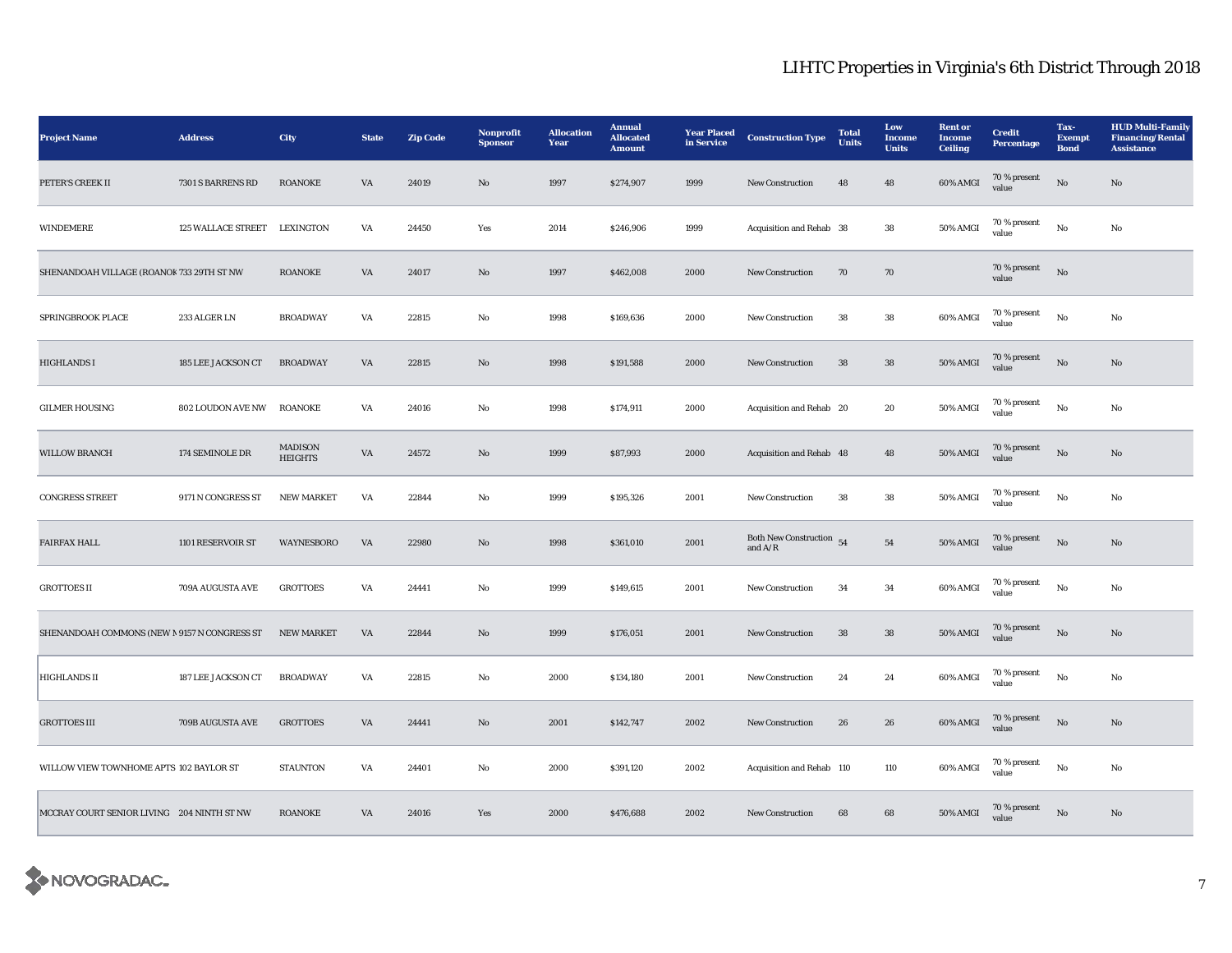| <b>Project Name</b>       | <b>Address</b>                       | <b>City</b>                      | <b>State</b>           | <b>Zip Code</b> | Nonprofit<br><b>Sponsor</b> | <b>Allocation</b><br>Year | <b>Annual</b><br><b>Allocated</b><br><b>Amount</b> | <b>Year Placed</b><br>in Service | <b>Construction Type</b>  | <b>Total</b><br><b>Units</b> | Low<br>Income<br><b>Units</b> | <b>Rent</b> or<br><b>Income</b><br><b>Ceiling</b> | <b>Credit</b><br><b>Percentage</b> | Tax-<br><b>Exempt</b><br><b>Bond</b> | <b>HUD Multi-Family</b><br><b>Financing/Rental</b><br><b>Assistance</b> |
|---------------------------|--------------------------------------|----------------------------------|------------------------|-----------------|-----------------------------|---------------------------|----------------------------------------------------|----------------------------------|---------------------------|------------------------------|-------------------------------|---------------------------------------------------|------------------------------------|--------------------------------------|-------------------------------------------------------------------------|
| <b>TINBRIDGE MANOR</b>    | 701 HOLLINS ST                       | <b>LYNCHBURG</b>                 | VA                     | 24504           | No                          | 1999                      | \$310,211                                          | 2002                             | Acquisition and Rehab 56  |                              | 56                            | 50% AMGI                                          | 70 % present<br>value              | $\mathbf{No}$                        | No                                                                      |
| VISTAS AT DREAMING CREEK  | 7612 TIMBERLAKE RD LYNCHBURG         |                                  | $\mathbf{V}\mathbf{A}$ | 24502           | $\mathbf{N}\mathbf{o}$      | 2000                      | \$197,302                                          | 2002                             | New Construction          | 176                          | 76                            | 60% AMGI                                          | 30 % present<br>value              | Yes                                  | $\mathbf{N}\mathbf{o}$                                                  |
| RIDGE I                   | 186 E RESERVOIR RD                   | <b>WOODSTOCK</b>                 | VA                     | 22664           | No                          | 2001                      | \$204,380                                          | 2003                             | <b>New Construction</b>   | ${\bf 38}$                   | ${\bf 38}$                    | 60% AMGI                                          | $70\,\%$ present<br>value          | $\rm No$                             | No                                                                      |
| RIDGE II                  | 170 E RESERVOIR RD                   | <b>WOODSTOCK</b>                 | VA                     | 22664           | $\rm No$                    | 2002                      | \$210,628                                          | 2003                             | New Construction          | 38                           | ${\bf 38}$                    | 60% AMGI                                          | 70 % present<br>value              | $\rm No$                             | No                                                                      |
| <b>ROYAL ARMS</b>         | 417 E CRISER RD                      | <b>FRONT ROYAL</b>               | VA                     | 22630           | No                          | 2002                      | \$154,510                                          | 2003                             | Acquisition and Rehab 144 |                              | 144                           | 60% AMGI                                          | 30 % present<br>value              | Yes                                  | No                                                                      |
| <b>VILLAGE IN ROANOKE</b> | 733 29TH ST NW                       | <b>ROANOKE</b>                   | VA                     | 24017           | No                          | 2000                      | \$466,817                                          | 2003                             | <b>New Construction</b>   | 54                           | 54                            |                                                   | 70 % present<br>value              | $\rm No$                             |                                                                         |
| <b>AFTON GARDENS</b>      | 701 HUNT AVE NW                      | <b>ROANOKE</b>                   | VA                     | 24012           | No                          | 2001                      | \$139,634                                          | 2003                             | Acquisition and Rehab 108 |                              | 108                           | 60% AMGI                                          | 30 % present<br>value              | Yes                                  | Yes                                                                     |
| PHELPS ROAD PLACE         | PHELPS RD                            | <b>MADISON</b><br><b>HEIGHTS</b> | VA                     |                 | Yes                         | 2012                      | \$335,933                                          | 2014                             | New Construction          | 22                           | 22                            | 60% AMGI                                          | $70\,\%$ present<br>value          | $_{\rm No}$                          | No                                                                      |
| SHALOM                    | 710 FEDERAL ST                       | <b>LYNCHBURG</b>                 | VA                     | 24504           | Yes                         | 2013                      | \$330,762                                          | 2014                             | Acquisition and Rehab 46  |                              | 46                            |                                                   | 70 % present<br>value              | $\rm\, No$                           | Yes                                                                     |
| TOMS BROOK SCHOOL         | 3232 S MAIN ST                       | <b>TOMS BROOK</b>                | VA                     | 22660           | Yes                         | 2010                      | \$143,314                                          | 2014                             | Acquisition and Rehab 14  |                              | $14\phantom{.}$               | 60% AMGI                                          | 70 % present<br>value              | $\mathbf{N}\mathbf{o}$               | No                                                                      |
| <b>FRANK ROANE</b>        | 900 FEDERAL STREET                   | LYNCHBURG                        | VA                     | 24505           | Yes                         | 2014                      | \$100,740                                          | 2015                             | Acquisition and Rehab 26  |                              | 26                            | 50% AMGI                                          | 70 % present<br>value              | $\mathbf{No}$                        | Yes                                                                     |
| <b>ARMSTRONG PLACE</b>    | 1721 MONSVIEW PLACE LYNCHBURG        |                                  | VA                     | 24504           | Yes                         | 2013                      | \$473,921                                          | 2016                             | <b>New Construction</b>   | 28                           | 28                            | 60% AMGI                                          | 70 % present<br>value              | $\rm No$                             | No                                                                      |
| <b>COMMERCE VILLAGE</b>   | 181 AND 241<br><b>COMMERCE DRIVE</b> | HARRISONBURG                     | VA                     | 22802           | No                          | 2014                      | \$299,000                                          | 2016                             | <b>New Construction</b>   | 30                           | 30                            | 50% AMGI                                          | 70 % present<br>value              | $_{\rm No}$                          | Yes                                                                     |
| FERNCLIFF NORTH           | 3533 FERNCLIFF<br><b>AVENUE NW</b>   | <b>ROANOKE</b>                   | VA                     | 24017           | $\rm No$                    | 2014                      | \$735,651                                          | 2016                             | Acquisition and Rehab 144 |                              | 144                           | <b>50% AMGI</b>                                   | 70 % present<br>value              | $_{\rm No}$                          | Yes                                                                     |
| PETERS CREEK I + II       | 7266 BARRENS RD.                     | <b>ROANOKE</b>                   | VA                     | 24019           | Yes                         | 2015                      | \$409,078                                          | 2017                             | Acquisition and Rehab 168 |                              | 168                           | 60% AMGI                                          | 30 % present<br>value              |                                      | $_{\rm No}$                                                             |